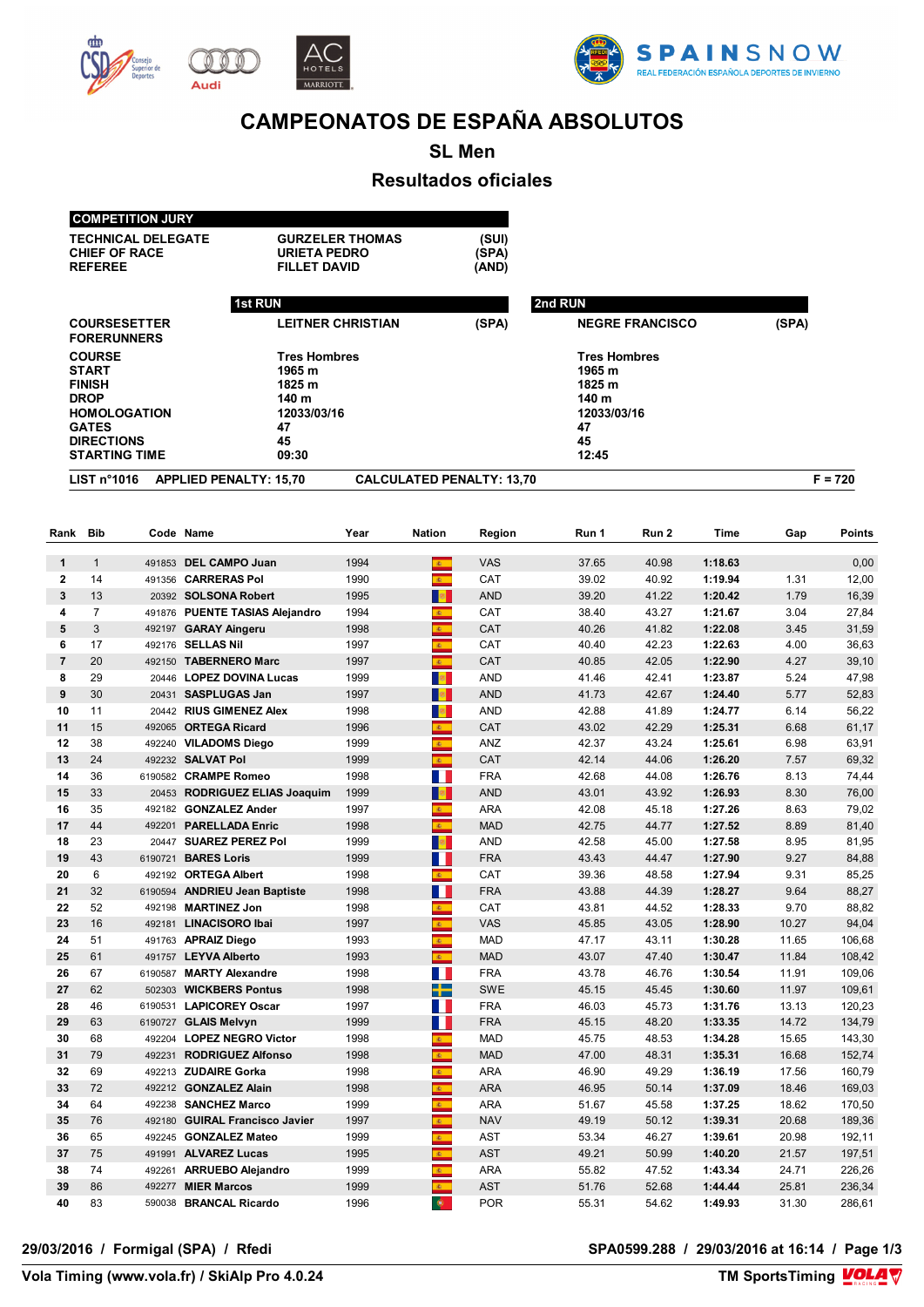





### **CAMPEONATOS DE ESPAÑA ABSOLUTOS**

**SL Men**

### **Resultados oficiales**

| Rank | Bib | Name<br>Code                  | Year | Nation | Region     | Run 1   | Run 2 | Time    | Gap   | <b>Points</b> |
|------|-----|-------------------------------|------|--------|------------|---------|-------|---------|-------|---------------|
| 41   | 87  | 492242 GARCIA Pablo Daniel    | 1999 |        | <b>CYL</b> | 59.95   | 52.99 | 1:52.94 | 34.31 | 314,17        |
| 42   | 90  | <b>PUENTE Jaime</b><br>492207 | 1998 |        | <b>CYL</b> | 1:05.29 | 57.35 | 2:02.64 | 44.01 | 402,99        |

### **Did Not Start - Run 1 (2)**

|                | 492228 LOPEZ DE ONDATEGUI Luis | 1997          | ARA |
|----------------|--------------------------------|---------------|-----|
| 0 <sub>4</sub> | <b>BENITO Inigo</b><br>492269  | 1999<br>$  -$ | ARA |

#### **COURSE Tres Hombres Tres Hombres START 1965 m 1965 m Did Not Finish - Run 1 (32)**

| 2  | 20421 SALVADORES Xavier    | 1996 | $-25$                      | <b>AND</b> |
|----|----------------------------|------|----------------------------|------------|
| 4  | 491859 MATEU Miquel        | 1994 | $\mathbf{g}$ .             | CAT        |
| 5  | 20388 ALAYRACH Josh        | 1995 | <b>RE</b>                  | <b>AND</b> |
| 8  | 491834 CRUZ Erik           | 1994 | $\mathbf{c}$               | CAT        |
| 10 | 492135 JOHN Luca           | 1995 | $\mathbf{a}$               | CAT        |
| 12 | 491395 SALARICH Xavier     | 1990 | $\mathbf{c}$               | CAT        |
| 21 | 492053 GASTAMINZA Iker     | 1996 | $\mathbf{z}$               | <b>CAT</b> |
| 22 | 6190584 FRESQUET Axel      | 1998 | Ш                          | <b>FRA</b> |
| 25 | 20437 PEREZ FABREGA Albert | 1998 |                            | <b>AND</b> |
| 26 | 20428 ROBERT Pol           | 1997 |                            | <b>AND</b> |
| 27 | 496301 PASCUAL Marc        | 1997 | $\mathbf{g}_{\perp}$       | CAT        |
| 28 | 492168 VIOU Gonzalo        | 1997 | $\mathbf{z}_\perp$         | <b>MAD</b> |
| 34 | 491963 CASTELL Joan        | 1995 | $\mathbf{c}$               | <b>CAT</b> |
| 37 | 492155 URIETA Carlos       | 1997 | $\mathbf{c}$               | <b>ARA</b> |
| 39 | 492211 RANDO Marco         | 1998 | $\mathbf{c}$               | <b>ARA</b> |
| 40 | 492070 CARRERO Fernando    | 1996 | $\mathbf{g}$               | ANZ        |
| 41 | 6190726 FRESQUET Adrien    | 1999 | M.                         | <b>FRA</b> |
| 42 | 6190585 GALY Lucien        | 1998 | M.                         | <b>FRA</b> |
| 47 | 492149 URENA Joan          | 1997 | $\mathbf{g}$               | <b>CAT</b> |
| 48 | 492200 SABUGAL Borja       | 1998 | $\mathbf{c}$               | CAT        |
| 49 | 492210 LAPLAZA Juan        | 1998 | $\mathbf{g}$               | <b>ARA</b> |
| 50 | 6190731 VILLANI Enzo       | 1999 | Ш                          | <b>FRA</b> |
| 53 | 492236 MONTES Marc         | 1999 | $\mathbf{z}$               | CAT        |
| 54 | 492225 VIDAOR Alvaro       | 1998 | $\mathbf{g}$ .             | CAT        |
| 56 | 492147 SOLA Jose           | 1997 | $\mathbf{A}$               | <b>CAT</b> |
| 58 | 6190718 ARIBAUD Loic       | 1999 | ш                          | <b>FRA</b> |
| 73 | 492267 NOGUERA Pol         | 1999 | $\mathbf{c}$               | <b>ARA</b> |
| 78 | 492241 PERELLO Juan        | 1999 | $\mathbf{E}$ .             | <b>ARA</b> |
| 82 | 492229 ESCUDERO Mikel      | 1998 | $\mathbf{c}$               | <b>ARA</b> |
| 84 | 492275 GARCIA Alvaro       | 1999 | $\mathbf{c}$               | <b>MAD</b> |
| 85 | 492246 OZCOIDI Javier      | 1999 | $\mathbf{g}_{\mathrm{in}}$ | <b>NAV</b> |
| 88 | 496386 AMIGO Manuel        | 1999 | $\mathbf{K}$ .             | <b>CYL</b> |
|    |                            |      |                            |            |

### **Disqualified - Run 1 (2)**

| 1 O<br>1ŏ | <b>WICKBERS Linus</b><br>502024 | 994  | <b>SWE</b> |                       |
|-----------|---------------------------------|------|------------|-----------------------|
| 70        | <b>ARNAU Santiago</b><br>492268 | 1999 | AR/        | `~+.<br>$\sim$ $\sim$ |

### **Did Not Finish - Run 2 (11)**

| 9  | 491879 SALARICH Joaquim     | 1994 |           | <b>CAT</b> |
|----|-----------------------------|------|-----------|------------|
| 31 | 492233 BARRUFET Ramon       | 1999 |           | CAT        |
| 45 | 20452 MESA ESCUER Cerni     | 1999 |           | <b>AND</b> |
| 55 | 491779 PEREZ-LANDALUCE Juan | 1993 |           | <b>CYL</b> |
| 59 | 6190581 CADENE Julien       | 1998 |           | <b>FRA</b> |
| 60 | 492234 FORNESA Andres       | 1999 |           | CAT        |
| 66 | 492193 <b>BOIX Jordi</b>    | 1998 |           | <b>CAT</b> |
| 77 | 590040 MACEDO Diogo         | 1996 | $\bullet$ | <b>POR</b> |
| 80 | 492276 GUERRERO David       | 1997 |           | <b>RIO</b> |
| 89 | 492205 GONZALEZ Ignacio     | 1998 | <b>B</b>  | <b>AST</b> |
| 91 | 492274 BASTERRA Alvaro      | 1986 |           | <b>VAS</b> |